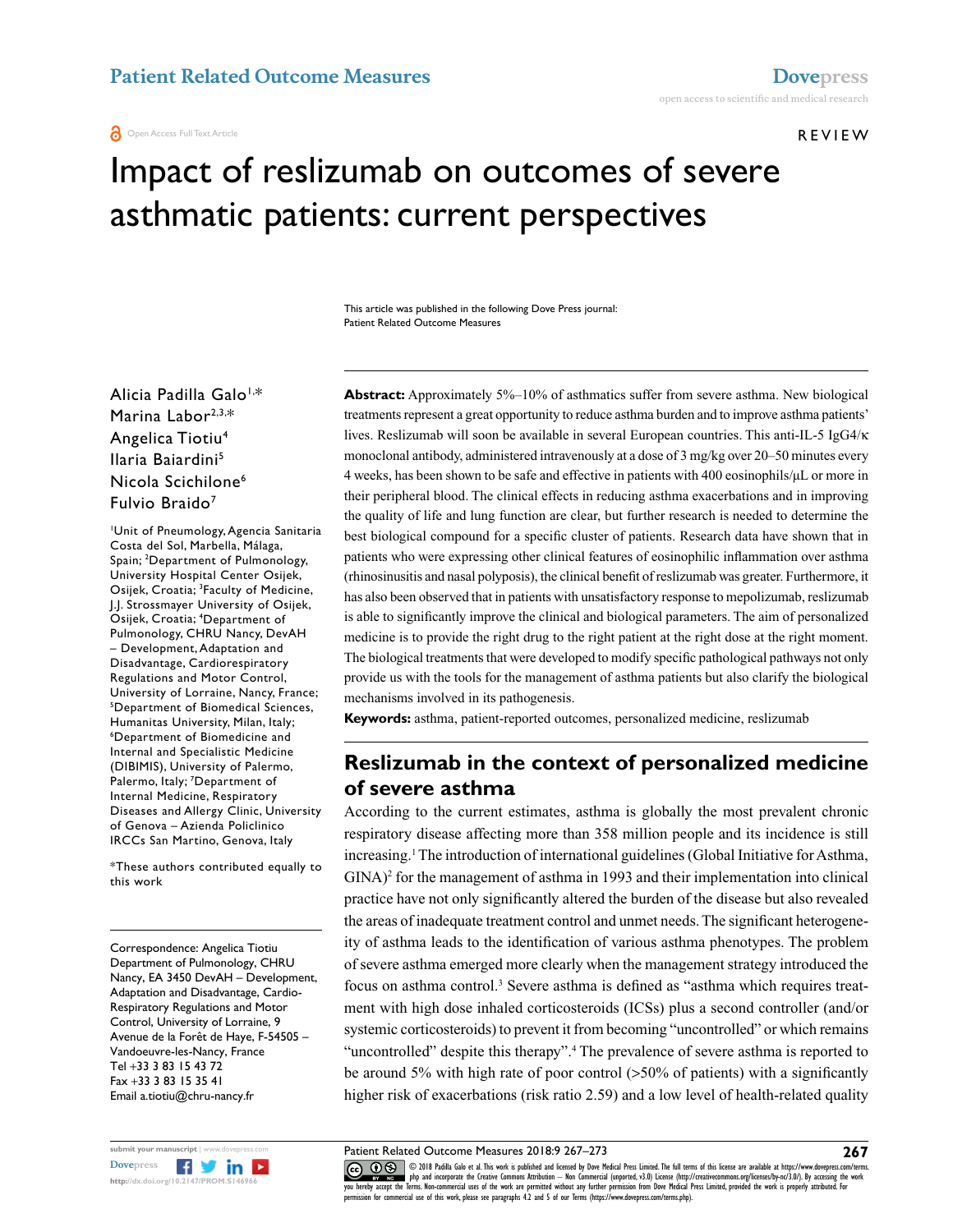of life (HRQoL).<sup>5</sup> Although the prevalence of severe asthma is low, the burden of the disease on the patient, family, health care system, and society is disproportionally high, accounting for up to 30% of all costs incurred by all asthmatic patients.6 Solving the problem of severe asthma is complicated due to the fact that it is a heterogeneous condition presenting with different phenotypes that are based on distinct endotypes.<sup>4</sup> Various studies have identified several phenotypes of severe asthma primarily based on a different set of input parameters, but ~50% of severe asthma patients have elevated eosinophil levels and certain level of resistance to corticosteroid treatment. Both these characteristics are associated with increased burden (lower rate of control, higher rate of exacerbations, and adverse events) and costs of asthma (>double).7 Based on this fact, a corticosteroid sparing strategy that would downregulate the high level of eosinophils could produce benefits on disease control and reduce its burden. Both the innate and adaptive immunity pathways of type-2 airway inflammation ("Th2-high asthma" phenotype) are involved with many cell types and signaling molecules.<sup>8</sup> In severe eosinophilic asthma, interleukin-5 (IL-5) has been found to be one of the major players in the recruitment of eosinophils; therefore, biological drug–targeting strategies have been developed by using humanized monoclonal antibodies (hmAbs). Of the two hmAbs that have been created, one binds to IL-5 preventing from binding to its receptor (mepolizumab and reslizumab) and the other (benralizumab) binds to IL-5 alpha chain  $receptor$  (IL-5R $\alpha$ ). Both mepolizumab and reslizumab have been shown to be clinically effective, allowing for a precision medicine approach targeting a specific pathway.<sup>9</sup> Nowadays, the use of novel research technologies (genomics, transcriptomics, proteomics, and metabolomics) allows us to define heterogeneity among patient subgroups and among individual patients on the basis of a specific pathophysiological patterns, networks of effector cells, and signaling molecules, allowing us to specifically target these pathways. Although it might seem that precision and personalized medicine are synonyms, this is not the case. Unlike precision medicine that targets specific endotypes or major endotypes behind specific phenotypes in a (sub)group of patients, personalized medicine is an individually tailored treatment. Meanwhile, specific markers like blood and sputum eosinophils, fraction of exhaled nitrous oxide, periostin, and even recent omics approaches allow only a precision medicine approach.<sup>10,11</sup> As with other medicines, an individual response to different drugs of the same class is to be expected. Strategies to decode the pathophysiological mechanisms behind the specific phenotype in individual patients using the newest omics

sciences will allow a personalized approach to individual patients.12,13 However, to develop such strategies, we would need the records of patients who were treated with specific biological agents, like reslizumab, supported with biobanks and high-throughput omics technologies.

# **Biological properties of anti-IL-5 molecules**

Reslizumab is a humanized IgG4/κ mAb produced by means of a synthetic process based on recombinant technology, which allows the integration of the rat antigen recognition sites for human IL-5 to a human IgG4.<sup>14-16</sup> The antibody can bind free IL-5 molecules (dissociation constant = 81 pM; association constant of  $4.9 \times 105$  per M/s). This bonding prevents IL-5 from linking to its receptor.<sup>16–19</sup> It is matter of fact that reslizumab at a concentration of 0.5 nM inhibits IL-5 binding by 50% and at 45 nM inhibits IL-5-induced proliferation by 50%. Reslizumab has been tested in animal models featuring eosinophilic inflammation, $2<sup>0</sup>$  such as allergic mice and ascaris-responsive monkeys. The effect of the drug lasted for 6 months after administration in monkeys, thereby reducing the ascaris challenge-induced eosinophilia by 75%.<sup>21</sup> In ovalbumin-sensitized guinea pig model, reslizumab (0.03 mg/ kg and 1 mg/kg) administered 2 hours before the specific challenge reduced eosinophilia, airway hyperreactivity, and bronchoconstriction. In ovalbumin-sensitized rabbits, reslizumab decreased the eosinophil influx into the skin without impacting the overall number of cells in the skin.16 The aforementioned data justify the in vivo investigation that demonstrated that reslizumab reduces airway hyperresponsiveness and inhibits the influx of eosinophils into the lungs. For example, in animals exposed to an agent that increases the eosinophil count to 298,000 cells/mL, a 1 mg/kg dose reduced eosinophil in the bronchoalveolar lavage counts to 108,000 cells/mL.<sup>16</sup> Furthermore, in the Phase II Res-5-0010 study, reslizumab significantly lowered the active airway eosinophilic inflammation by reducing the sputum eosinophil count by 95% compared with a 39% reduction for placebo.<sup>22</sup> At present, the anti-IL-5 mAb families also include mepolizumab, while benralizumab binds to the surface of IL-5 receptor. Mepolizumab, unlike reslizumab, is a humanized IgG1. Mepolizumab is composed of 4 light and heavy chains linked by a disulfide bridge. The antibody binds with high-specificity and -affinity IL- $5^{23}$  (IC<sub>50</sub>)  $< 1$  nM;  $K_d = 4.2$  pM) and avoids binding to IL-5R $\alpha$ <sup>24,25</sup> Both mepolizumab and reslizumab bind to epitopes within the IL-5R $\alpha$ -binding domain, while mAbs interacting with IL-5βc domain are currently not available, although this may represent a potential target.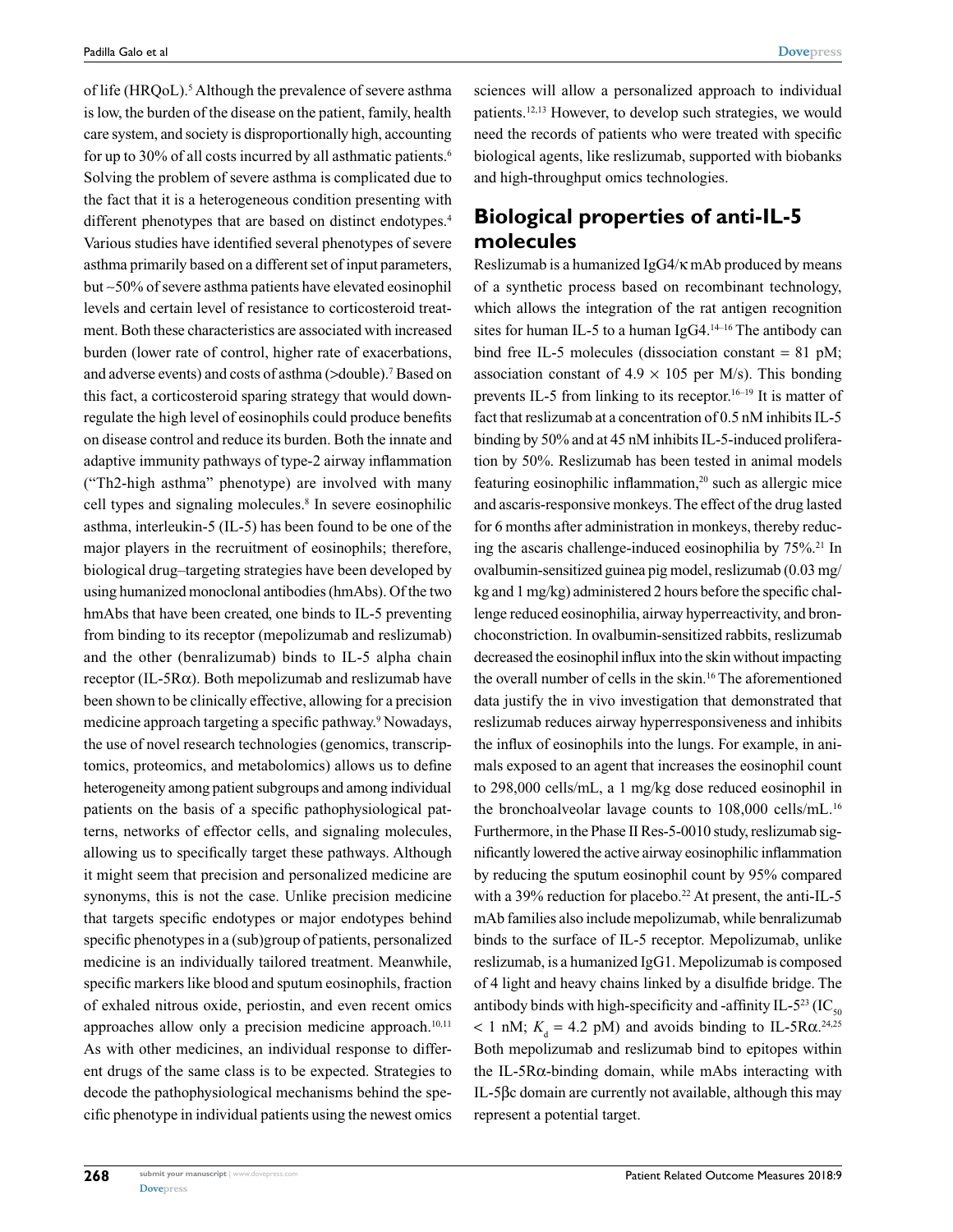## **Functional and biological results from pivotal trials**

Reslizumab has been recently approved for the treatment of severe eosinophilic asthma. This is due to its safety profile and efficacy. The first study that showed the efficacy of the drug in reducing eosinophils in asthmatics was conducted by Kips et al.<sup>26</sup> The pilot investigation was carried out in a small number of subjects ( $n = 32$ ) who were suffering from severe persistent asthma despite high-dose ICSs or systemic corticosteroids and they were treated with placebo or reslizumab intravenously (IV). No significant effect on eosinophil counts was observed in patients treated with lower doses, whereas a sustained response was observed in those treated with the highest dose. Interestingly, there were no significant differences in lung function or symptom scores among the study groups. These disappointing findings can be reasonably explained by the "small and not powered" study population and by the lack of preselection of patients with eosinophilia.

To overcome this issue, a multicenter, randomized, double-blind, placebo-controlled study was designed to explore the effects of reslizumab versus placebo in poorly controlled adult asthmatics with induced sputum eosinophils of 3% or more.<sup>22</sup> As expected, patients who received reslizumab had a significant decrease in sputum eosinophils. An improvement from baseline in forced expiratory volume in 1 second (FEV1) was found in the reslizumab group compared with placebo. In addition, a trend for improvement in asthma control and reduction in exacerbation rates was shown in the active group, although it was not statistically significant.

Two subsequent studies had the merit of including blood eosinophil count instead of sputum eosinophils to define eosinophilic asthma, thus limiting the intrinsic variability due to the difficulties in collecting sputum from severe asthmatics and lack of reproducible findings. Two other trials assessed the efficacy of reslizumab in severe asthmatics.<sup>27</sup> A total of 953 patients received reslizumab at a dose of 3 mg/kg or placebo IV every 4 weeks (Q4W) for a total of 13 doses. Patients in the active group showed early improvements in lung function and in symptoms, as well as a reduction in asthma exacerbations compared with placebo. Corren et al<sup>28</sup> investigated the efficacy of reslizumab in a cohort of 496 uncontrolled asthmatic subjects with a wide range of blood eosinophilic concentrations. The efficacy of reslizumab in terms of improvements in pulmonary function, as well as in terms of Asthma Control Questionnaire (ACQ) scores and rescue inhaler use, was detected only in subgroup analyses in subjects with eosinophil counts >400/L.

## **Patient-reported outcomes (PROs) results from pivotal trials**

PROs – "any report coming from patients about a health condition that comes directly from the patient, without interpretation of the patient's response by a clinician or anyone else"29 – allow to capture a patient's subjective perspective on the effectiveness of a treatment. As such, PROs provide the possibility to include the input coming from patients in assessing the impact of a treatment and may personalize the treatment decision-making process.30 All the registered studies evaluating the efficacy and safety of reslizumab in asthma patients include the assessment of PROs as primary<sup>22</sup> or secondary outcomes.<sup>29–31</sup> In the study by Castro et al,<sup>22</sup> the primary end point was the change of asthma control (assessed by  $ACQ-7$ <sup>32</sup> in patients who were treated with reslizumab or placebo for 15 weeks. The mean change in ACQ-7 score from baseline to the study end was modest and did not achieve statistical significance (−0.7 in the reslizumab group and −0.3 in the placebo group,  $p = 0.0541$ ). A subgroup analysis of patients with comorbid nasal polyps detected a significantly greater improvement in ACQ-7 scores in the active group than in placebo group  $(-1.0 \text{ vs } -0.1, p = 0.0119)$ . The minimal important difference (MID) of  $0.5<sup>33</sup>$  which represents the smallest change perceived as beneficial by patients, $34$  was achieved in 59% of patients in the reslizumab group and in 40% of patients in the placebo group (odds ratio: 2.06,  $p = 0.0973$ ). The results of the two parallel studies described by Hart et al<sup>25</sup> showed that the significant effect of reslizumab on the primary outcome (frequency of asthma exacerbations) moves in parallel with the effect on PROs. As a matter of fact, the scores of Asthma Quality of Life Questionnaire  $(AQLQ)$ ,<sup>35</sup> ACQ-7,<sup>32</sup> and Asthma Symptom Utility Index  $(ASUI)<sup>36</sup>$  show a significantly greater improvement ( $p < 0.05$ ) in the active group compared with placebo. Moreover, compared to placebo group, a higher percentage of patients in the reslizumab group reached the MID37 in AQLQ (study 1: 74% vs 65%, *p* = 0.03; study 2: 73% vs 62%, *p* = 0.02) and in ACQ-7 (study 1: 76% vs 63%, *p* = 0.0002; study 2: 77% vs 61%,  $p = 0.0002$ ). Corren et al<sup>28</sup> showed that the mean change of ACQ-7 score was modest from baseline to the end of the study (week 16) and the differences between reslizumab and placebo groups did not reach statistical significance. However, the percentage of patients who reached the MID was significantly higher with reslizumab than with placebo  $(71\% \text{ vs } 57\%, p = 0.01)$ . Moreover, a secondary analysis in the subgroup of patients with a blood eosinophil count of ≥400 cells/mL detected a small but significant improvement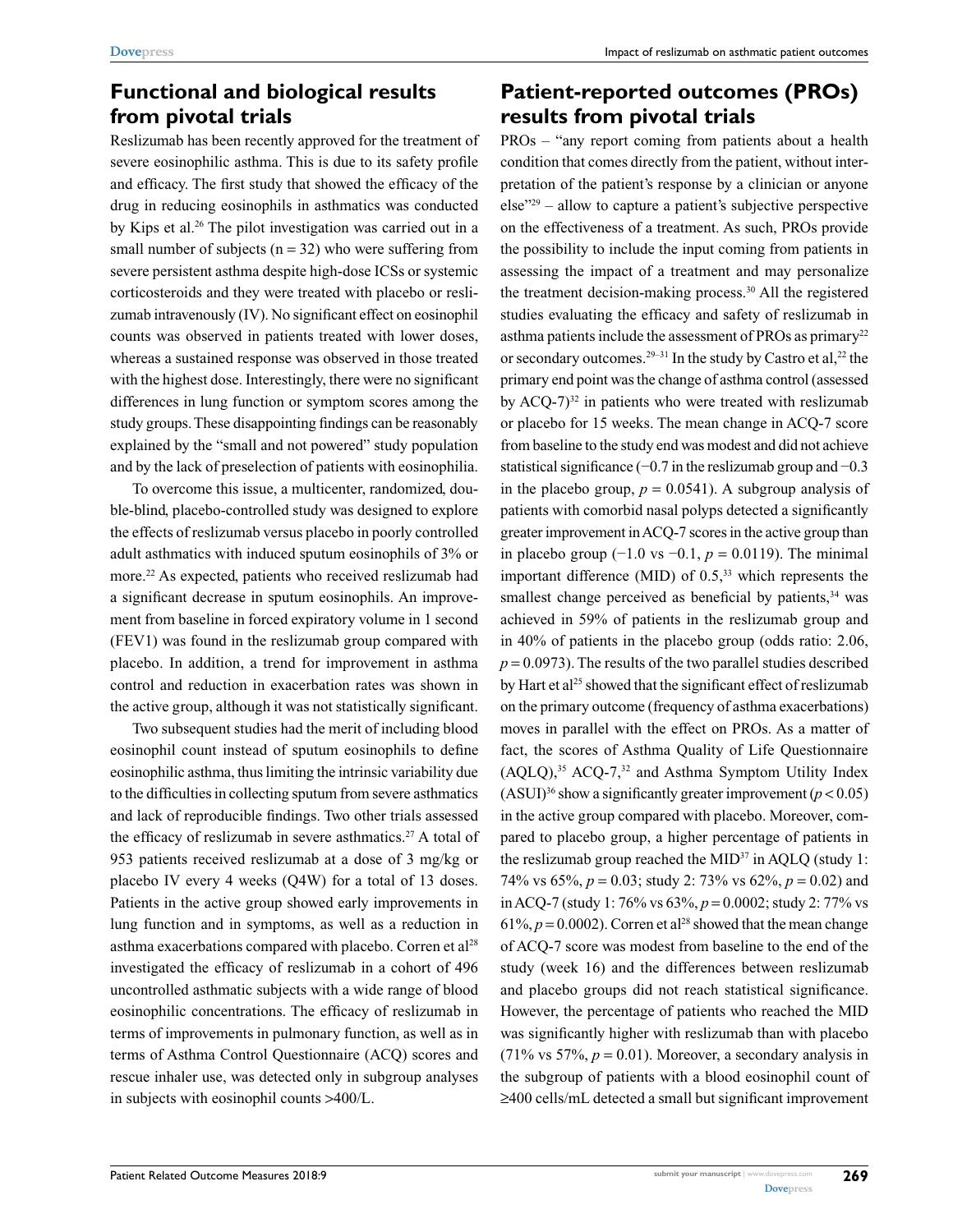with reslizumab treatment compared with placebo treatment (0.272 vs 0.002,  $p = 0.0436$ ), corresponding to the improvement in FEV1. Both reslizumab 0.3 mg/kg and 3.0  $mg/kg<sup>29</sup>$  significantly improved asthma control (ACO-7) and frequency and severity of symptoms (ASUI) compared with placebo. Both the tools detected a greater magnitude of improvement in the group treated with reslizumab 3 mg/ kg. At the end of the study, MID of ACQ-7 was reached by a similar percentage of patients in the reslizumab and placebo groups, without any significant difference among the groups. Improvements in AQLQ scores versus placebo were observed for reslizumab 3 mg/kg  $(1.138 \text{ vs } 0.779, p = 0.0241)$  but not for reslizumab 0.3 mg/kg (1.057 vs 0.779, *p* = 0.0822). A greater proportion of patients in the active groups compared to placebo group achieved the MID of AQLQ at the study end. The difference versus placebo was significant for reslizumab 3 mg/kg (64% vs 48%,  $p = 0.0189$ ) but not for reslizumab 0.3 mg/kg (59% vs 48%, *p* > 0.05).

# **Placement of reslizumab in biological treatment of asthma**

Reslizumab administered by IV perfusion has demonstrated a notable effect, compared to placebo, in reducing exacerbations and in triggering significant improvements in pulmonary function in adult patients with severe eosinophilic asthma (baseline levels of eosinophils  $\geq 400$  cells/ $\mu$ L) that remains inadequately controlled despite being treated with high doses of ICS + long-acting beta-agonists and/or oral corticoids.<sup>22,27-29</sup> It should be noted that clinical trials on mepolizumab and reslizumab have produced similar results, but the studied populations have never been exactly the same. However, in the absence of any direct comparisons, it is impossible to establish the differences (or otherwise) between these two drugs, although reslizumab, unlike subcutaneous mepolizumab, could be limited by the need for IV administration but could provide a greater sense of care to the patient. Moreover, no specific studies have confirmed the effect of reslizumab on reducing the use of oral corticoids, whereas these data are available in the case of mepolizumab.38,39 These limitations must be considered before selecting treatment. More recently, however, a study investigated 10 prednisone-dependent asthmatics (blood eosinophils >300 cells/μL and sputum eosinophils >3%) who had previously received mepolizumab (100 mg subcutaneous dose Q4W) for at least 1 year and two infusions of placebo (Q4W) followed by 4 infusions of 3 mg/ kg reslizumab Q4W, in a single-blind, placebo-controlled sequential trial.40 The authors found that the weight-adjusted IV reslizumab was superior to the fixed-dose subcutaneous mepolizumab in attenuating eosinophilia. Attenuation of both local and systemic eosinophilia was associated with statistically significant improvements in asthma control and FEV1. Reslizumab could, therefore, be also used as an alternative for those patients who show no improvement with mepolizumab. In 2016, Froidure et al<sup>41</sup> created a decision chart to aid the selection of appropriate biological treatment, based on the levels of IgE and eosinophilia in the blood, but there is currently some controversy concerning the mAb that should be first used in case of allergic and eosinophilic asthma. Some authors have suggested that omalizumab should be used as the first option in patients with an allergic phenotype, regardless of the levels of eosinophils in the peripheral blood, with anti-IL-5 as an alternative for allergic patients with blood eosinophilia in whom omalizumab treatment has failed.<sup>42</sup> A recently published post-hoc analysis<sup>43</sup> of two 52-week placebo-controlled trials of reslizumab IV 3 mg/kg every 4 weeks in patients with uncontrolled asthma has compared the results for pulmonary function and exacerbations in patients with late-onset asthma to those with early onset asthma. This analysis showed that reslizumab produced greater improvements in lung function and larger reductions in asthma exacerbations in patients with late-onset asthma compared to those with early onset asthma. This could be an important consideration when deciding on biological treatment. Although no studies have been undertaken to compare such findings with the efficacy of omalizumab in patients with late-onset asthma, the results of the aforementioned analysis suggest that the use of anti-IL-5 could be posited as a first option for allergic and eosinophilic patients with late-onset asthma. An algorithm for treatment has been created based on phenotypes by Domingo<sup>42</sup> and Alvarez et al,<sup>44</sup> but the value of these approaches needs to be explored in real life. Other factors that possibly need to be considered before choosing a mAb are asthma severity and pulmonary function. A recent study has published pooled data from duplicate, Phase III, reslizumab versus placebo trials, in which patients were categorized according to severity (Steps 4 and 5 of the GINA guidelines). This study showed that, compared with placebo, reslizumab has increased FEV1 in Step 4 and Step 5 groups by 103 mL (52–154 mL) and 237 mL (68–407 mL), respectively. Additionally, reslizumab reduced exacerbation rates by 53% (0.36–0.62) and 72% (0.15–0.52) in Step 4 and Step 5 groups, respectively.45 Furthermore, reslizumab has been shown to improve nasal polyposis in patients with severe asthma.46 Some meta-analyses have also demonstrated the beneficial effects of anti-IL-5 in patients with refractory polyposis and of omalizumab in patients with polyposis and severe asthma.47 No studies have yet directly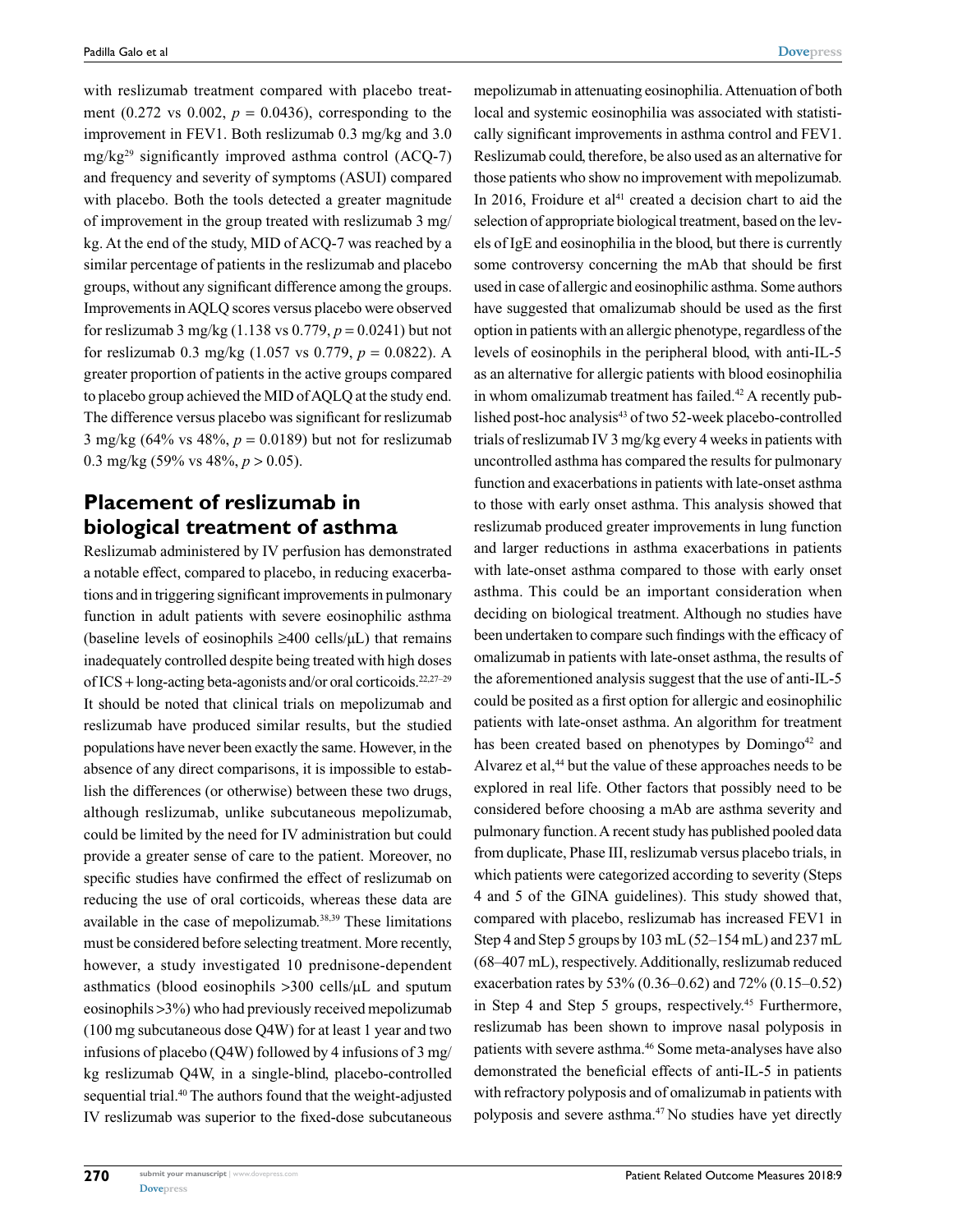compared the effects of reslizumab on nasal polyposis with that of other anti-IL-5 or omalizumab, and so specific studies are required to identify the most suitable first-choice treatment in this respect.

#### **Is there a need for new data?**

The introduction of specific biological therapies, such as anti-IgE and anti-IL-5 antibody treatments, at Step 5 of the GINA guidelines has opened a new era of precision medicine in asthma since these agents targeted specific severe asthma pathways, either allergic or eosinophilic.<sup>48</sup> The IL-5 neutralizing antibodies mepolizumab and reslizumab were licensed in the USA and Europe following successful Phase III studies that demonstrated reduced asthma exacerbations frequency and improved baseline airflow obstruction<sup>27,49</sup> in patients with high blood eosinophil levels. Another immunomodulator that mediates the effect of IL-5 is benralizumab, an antibody directed against IL-5Rα, which showed beneficial effects on exacerbations and lung function, particularly in those with increased blood eosinophil count.<sup>50</sup> Unfortunately, currently, we do not have a comparative study of these biological therapies in terms of effectiveness and tolerability. A recent Cochrane meta-analysis<sup>51</sup> including 13 studies on  $6000$ participants (4 with mepolizumab, 4 with reslizumab, and 5 with benralizumab) supports the use of anti-IL-5 treatments as an adjunct to standard therapies in patients with severe eosinophilic asthma and poor control on the basis that these treatments roughly halve the rate of asthma exacerbations in this population. However, the authors concluded that there is limited evidence for improved HRQoL scores and lung function in patients treated by anti-IL-5. The safety profile of anti-IL-5 treatment is acceptable since and high rate of serious adverse events has not been registered. In this meta-analysis, the number of adverse events leading to discontinuation with mepolizumab or reslizumab was similar to placebo, but significantly higher compared to placebo when benralizumab was interrupted (36/1599 benralizumab vs 9/998 placebo). A possible explanation may be that mepolizumab and reslizumab markedly decrease blood eosinophils but a small number remains, whereas benralizumab almost completely deplete the eosinophils. The implications for efficacy and/ or adverse events are still unclear, although benralizumab data are intriguing.<sup>51</sup> Some relevant results are also available on dupilumab. This mAb is directed against the  $\alpha$ -subunit of IL-4 receptor that can block signaling from IL-4 and IL-13. It is shown that dupilumab given subcutaneously can increase lung function and reduce severe exacerbations in patients with uncontrolled persistent asthma, even in patients

with low blood eosinophil levels. The transient increase of blood eosinophil during the treatment with this drug needs to be further investigated.<sup>52</sup> Post-licensing real-life studies are needed to establish the effectiveness and tolerability of these therapies, their optimal duration, long-term benefits and adverse effects, risk of relapse on withdrawal, and the effect in non-eosinophilic patients and children (particularly under 12 years). The comparison of various anti-IL-5 treatments with anti-immunoglobulin E (omalizumab) in patients eligible for both is needed. For benralizumab, future studies should be undertaken to establish the rates of adverse events prompting discontinuation.51,53 In the new era of precision medicine in severe asthma, there is an increasing need for developing biomarkers that will guide clinicians in the management of asthma. For the clinician to understand how to select the right therapy for the right patient, we also need more phenotypic and predictive biomarkers for assessing the treatment response. For anti-IL-5 therapies, we probably need to look beyond elevated blood eosinophil counts as a predictive factor.

### **Disclosure**

The authors report no conflicts of interest in this work.

#### **References**

- 1. GBD 2015 Chronic Respiratory Disease Collaborators. Global, regional, and national deaths, prevalence, disability-adjusted life years, and years lived with disability for chronic obstructive pulmonary disease and asthma, 1990–2015: a systematic analysis for the Global Burden of Disease Study 2015. *Lancet Respir Med*. 2017;5(9):691–706.
- 2. Global Initiative for Asthma (GINA) [homepage]. Available from: http:// ginasthma.org/. Accessed February 1, 2018.
- 3. Bateman ED, Hurd SS, Barnes PJ, et al. Global strategy for asthma management and prevention: GINA executive summary. *Eur Respir J*. 2008;31(1):143–178.
- 4. Chung KF, Wenzel SE, Brozek JL, et al. International ERS/ATS guidelines on definition, evaluation and treatment of severe asthma. *Eur Respir J*. 2014;43(2):343–373.
- 5. Larsson K, Ställberg B, Lisspers K, et al. Prevalence and management of severe asthma in primary care: an observational cohort study in Sweden (PACEHR). *Respir Res*. 2018;19(1):12.
- 6. Chastek B, Korrer S, Nagar SP, et al. Economic burden of illness among patients with severe asthma in a managed care setting. *J Manag Care Spec Pharm*. 2016;22(7):848–861.
- 7. Lefebvre P, Duh MS, Lafeuille MH, et al. Burden of systemic glucocorticoid-related complications in severe asthma. *Curr Med Res Opin*. 2017;33(1):57–65.
- 8. King GG, James A, Harkness L, Wark PAB. Pathophysiology of severe asthma: we've only just started. *Respirology*. 2018;23(3):262–271.
- 9. Canonica GW, Senna G, Mitchell PD, O'Byrne PM, Passalacqua G, Varricchi G. Therapeutic interventions in severe asthma. *World Allergy Organ J*. 201;9(1):40.
- 10. Richards LB, Neerincx AH, van Bragt JJMH, Sterk PJ, Bel EHD, Maitlandvan der Zee AH. Biomarkers and asthma management: analysis and potential applications. *Curr Opin Allergy Clin Immunol*. 2018;18(2):96–108.
- 11. Svenningsen S, Nair P. Asthma endotypes and an overview of targeted therapy for asthma. *Front Med*. 2017;4:158.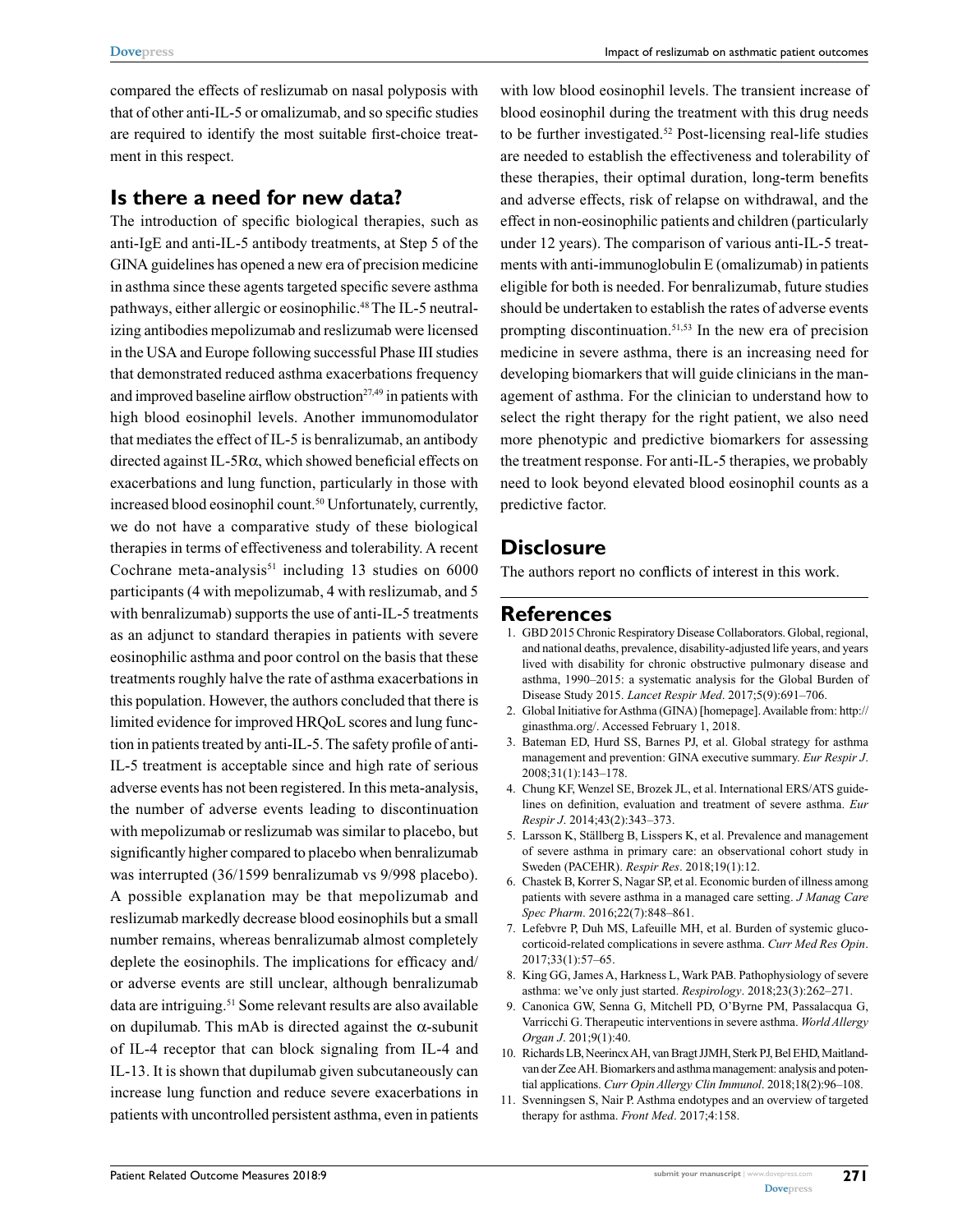- 12. Canonica GW, Ferrando M, Baiardini I, et al. Asthma: personalized and precision medicine. *Curr Opin Allergy Clin Immunol*. 2018;18(1): 51–58.
- 13. Godar M, Blanchetot C, de Haard H, Lambrecht BN, Brusselle G. Personalized medicine with biologics for severe type 2 asthma: current status and future prospects. *MAbs*. 2018;10(1):34–45.
- 14. Chung KF. Targeting the interleukin pathway in the treatment of asthma. *Lancet*. 2015;386(9998):1086–1096.
- 15. Walsh GM. Profile of reslizumab in eosinophilic disease and its potential in the treatment of poorly controlled eosinophilic asthma. *Biologics*. 2013;7:7–11.
- 16. Egan RW, Athwal D, Bodmer MW, et al. Effect of Sch 55700, a humanized monoclonal antibody to human interleukin-5, on eosinophilic responses and bronchial hyperreactivity. *Arzneimittelforschung*. 1999;49(9):779–790.
- 17. Cardet JC, Israel E. Update on reslizumab for eosinophilic asthma. *Expert Opin Biol Ther*. 2015;15(10):1531–1539.
- 18. Lim H, Nair P. Efficacy and safety of reslizumab in patients with moderate to severe eosinophilic asthma. *Exp Rev Respir Med*. 2015;9(2): 135–142.
- 19. Zhang J, Kuvelkar R, Murgolo NJ, et al. Mapping and characterization of the epitope(s) of Sch 55700, a humanized mAb, that inhibits human IL-5. *Int Immunol*. 1999;11(12):1935–1944.
- 20. Walsh GM. Reslizumab, a humanized anti-IL-5 mAb for the treatment of eosinophil-mediated inflammatory conditions. *Curr Opin Mol Ther*. 2009;11(3):329–336.
- 21. Egan RW, Athwahl D, Chou CC, et al. Inhibition of pulmonary eosinophilia and hyperreactivity by antibodies to interleukin-5. *Int Arch Allergy Immunol*. 1995;107(1–3):321–322.
- 22. Castro M, Mathur S, Hargreave F, et al; Res-5-0010 Study Group. Reslizumab for poorly controlled, eosinophilic asthma: a randomized, placebo-controlled study. *Am J Respir Crit Care Med*. 2011;184(10): 1125–1132.
- 23. Zia-Amirhosseini P, Minthorn E, Benincosa L, et al. Pharmacokinetics and pharmacodynamics of SB-240563, a humanized monoclonal antibody directed to human interleukin-5, in monkeys. *J Pharmacol Exp Ther*. 1999;291(3):1060–1067.
- 24. Lopez A, Sanderson C, Gamble J, Campbell H, Young I, Vadas M. Recombinant human interleukin 5 is a selective activator of human eosinophil function. *J Exp Med*. 1988;167:219–224.
- 25. Hart TK, Cook R, Zia-Amirhosseini P, et al. Preclinical efficacy and safety of mepolizumab (SB-240563), a humanized monoclonal antibody to IL-5, in cynomolgus monkeys. *J Allergy Clin Immunol*. 2001;108(2): 250–257.
- 26. Kips JC, O'Connor BJ, Langley SJ, et al. Effect of SCH55700, a humanized anti-human interleukin-5 antibody, in severe persistent asthma: a pilot study. *Am J Respir Crit Care Med*. 2003;167(12):1655–1659.
- 27. Castro M, Zangrilli J, Wechsler ME, et al. Reslizumab for inadequately controlled asthma with elevated blood eosinophil counts: results from two multicentre, parallel, double-blind, randomized, placebo-controlled, phase 3 trials. *Lancet Respir Med*. 2015;3(5):355–366.
- 28. Corren J, Weinstein S, Janka L, Zangrilli J, Garin M. Phase 3 study of reslizumab in patients with poorly controlled asthma: effects across a broad range of eosinophil counts. *Chest*. 2016;150(4):799–810.
- 29. Bjermer L, Lemiere C, Maspero J, Weiss S, Zangrilli J, Germinaro M. Reslizumab for inadequately controlled asthma with elevated blood eosinophil levels: a randomized phase 3 study. *Chest*. 2016;150(4):789–798.
- 30. Patrick DL, Burke LB, Powers JH, et al. Patient-reported outcomes to support medical product labeling claims: FDA perspective. *Value Health*. 2007;10(Suppl 2):S125–S137.
- 31. Corren J, Kavati A, Ortiz B, et al. Patient-reported outcomes in moderate-to-severe allergic asthmatics treated with omalizumab: a systematic literature review of randomized controlled trials. *Curr Med Res Opin*. 2018;34(1):65–80.
- 32. Juniper EF, O'Byrne PM, Guyatt GH, et al. Development and validation of a questionnaire to measure asthma control. *Eur Respir J*. 1999;14(4):902–907.
- 33. Juniper EF, Svensson K, Mork AC, Stahl E. Measurement properties and interpretation of three shortened versions of the asthma control questionnaire. *Respir Med*. 2005;99:553–558.
- 34. Jaeschke R, Singer J, Guyatt GH. Measurement of health status. Ascertaining the minimal clinically important difference. *Control Clin Trials*. 1989;10(4):407–415.
- 35. Juniper EF, Guyatt GH, Epstein RS, et al. Evaluation of impairment of health related quality of life in asthma: development of a questionnaire for use in clinical trials. *Thorax*. 1992;47(2):76–83.
- 36. Revicki DA, Leidy NK, Brennan- Diemer F, et al. Integrating patient preferences into health outcomes assessment: the multiattribute Asthma Symptom Utility Index. *Chest*. 1998;114(4):998–1007.
- 37. Juniper EF, Guyatt GH, Willan A, Griffith LE. Determining a minimal important change in a disease-specific Quality of Life Questionnaire. *J Clin Epidemiol*. 1994;47:81–87.
- 38. Bel EH, Wenzel SE, Thompson PJ, et al. Oral glucocorticoid-sparing effect of mepolizumab in eosinophilic asthma. *N Engl J Med*. 2014;371(13):1189–1197.
- 39. Lugogo N, Domingo C, Chanez P, et al. Long-term efficacy and safety of mepolizumab in patients with severe eosinophilic asthma: a multicenter, open-label, phase IIIb study. *Clin Ther*. 2016;38(9):2058–2070.
- 40. Mukherjee M, Aleman Paramo F, Kjarsgaard M, et al. Weight-adjusted intravenous reslizumab in severe asthma with inadequate response to fixed-dose subcutaneous mepolizumab. *Am J Respir Crit Care Med*. 2018;197(1):38–46.
- 41. Froidure A, Mouthuy J, Durham SR, Chanez P, Sibille Y, Pilette C. Asthma phenotypes and IgE responses. *Eur Respir J*. 2016;47(1):304–319.
- 42. Domingo C. Overlapping effects of new monoclonal antibodies for severe asthma. *Drugs*. 2017;77(16):1769–1787.
- 43. Brusselle G, Germinaro M, Weiss S, Zangrilli J. Reslizumab in patients with inadequately controlled late-onset asthma and elevated blood eosinophils. *Pulm Pharmacol Ther*. 2017;43:39–45.
- 44. Alvarez FJ, Blanco-Aparicio M, Plaza V, et al. Documento de consenso en asma grave en adultos [Document of consensus on severe asthma in adults]. *Monografía de Archivos de Bronconeumología*. 2018;5:00158. Spanish.
- 45. Brusselle G, Canvin J, Weiss S, Sun SX, Buhl R. Stratification of eosinophilic asthma patients treated with reslizumab and GINA Step 4 or 5 therapy. *ERJ Open Res*. 2017;3(3):pii:00004–2017.
- 46. Weinstein SF, Germinaro M, Bardin P, Korn S, Bateman ED. Efficacy of reslizumab with asthma, chronic sinusitis with nasal polyps and elevated blood eosinophils. *J Allergy Clin Immunol*. 2016;AB86:283.
- 47. Rivero A, Liang J. Anti-IgE and anti-IL5 biologic therapy in the treatment of nasal polyposis: a systematic review and meta-analysis. *Ann Otol Rhinol Laryngol*. 2017;126(11):739–747.
- 48. Chung KF. Precision medicine in asthma: linking phenotypes to targeted treatments. *Curr Opin Pulm Med*. 2017;23:1–7.
- 49. Ortega HG, Liu MC, Pavord ID, et al. Mepolizumab treatment in patients with severe eosinophilic asthma. *N Engl J Med*. 2014;371(13): 1198–1207.
- 50. FitzGerald JM, Bleecker ER, Nair P, et al. Benralizumab, an antiinterleukin-5 receptor  $\alpha$  monoclonal antibody, as add-on treatment for patients with severe, uncontrolled, eosinophilic asthma (CALIMA): a randomised, double-blind, placebo-controlled phase 3 trial. *Lancet*. 2016;388(10056):2128–2141.
- 51. Farne HA, Wilson A, Powell C, Bax L, Milan SJ. Anti-IL5 therapies for asthma. *Cochrane Database Syst Rev*. 2017;9:CD010834.
- 52. Bel EH, Ten Brinke. A new anti-eosinophil drugs for asthma and COPD: targeting the trait! *Chest*. 2017;152(6):1276–1282.
- 53. Russell R, Brightling CE. Anti-IL-5 for severe asthma: aiming high to achieve success. *Chest*. 2016;150(4):766–768.